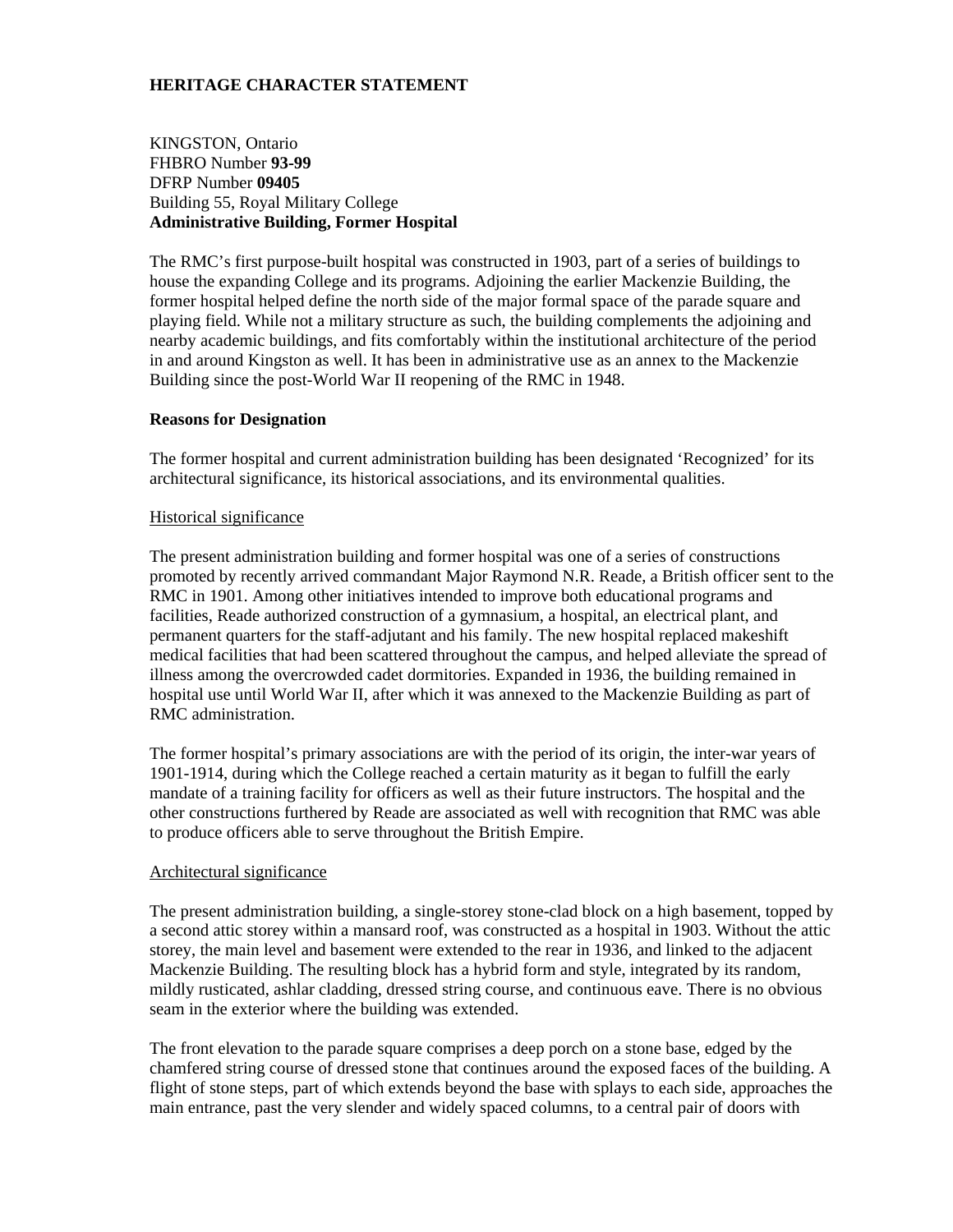transom above. The upper storey at the front consists of a central gable-roofed pedimented projection onto the porch roof, originally a sunroom, flanked by gable roofed dormers from the mansard roof. The remainder of the flat porch roof, slightly below the roof eave, is ringed by a simple wooden balustrade.

The side elevation shows the two phases of the building: the mansard-roofed original with three window bays on each level, and shed dormers on the attic, and the flat-roofed addition seamlessly integrated to the rear. The rear elevation of the attic roof contains a central doorway flanked by windows, all together in a shed-roofed dormer with a small central gable, that gives access to the flat roof deck of the subsequent extensions, ringed by a simple wooden balustrade at its perimeter. There is a single doorway to the basement, down a few steps, at the northeast corner of the rear elevation.

There are two broad chimneys of coursed stone, ringed by mouldings: one at the side facing to the Mackenzie Building, and one at the rear, next to the rear dormer. The eaves of both the main block and the mansard roof are edged with projecting mouldings.

Windows are vertical wooden sash throughout, arranged symmetrically on the front, asymmetrically otherwise. All are tall and relatively narrow; some glazing is one-over-one, but several windows have two or four panes per unit. The continuous string course demarcating the main floor level acts as lintel for the basement windows and door on the side and rear elevations. The main-storey windows have enlarged lintels and sills, mildly rusticated in the same manner as the wall surface. The interior has been modified from its hospital origins, but traces of some mouldings survive.

# Environmental qualities

The former hospital occupies level ground at the northeast corner of the parade square, part of an asymmetrical composition of symmetrical elevations constructed over time. Its relationship to the complex defining the open space remains essentially unchanged from the beginning of the 20th century, though the landscape to the rear has been altered by paving and vehicle parking over the years. The building helps provide a visual enclosure for this major space by screening views out of the northeast corner. In its present incarnation, the former hospital is known simply as the Administration Building, attached to the larger Mackenzie Building.

# **Character-Defining Elements**

The heritage character of the former RMC hospital building comprises the following characterdefining elements:

- the single stone-clad block of the main and basement storeys, with the mansard roof and chimneys denoting the original hospital portion.
- the prominent main elevation to the parade square, with its broad and high porch, stone staircase, and sunroom projection.